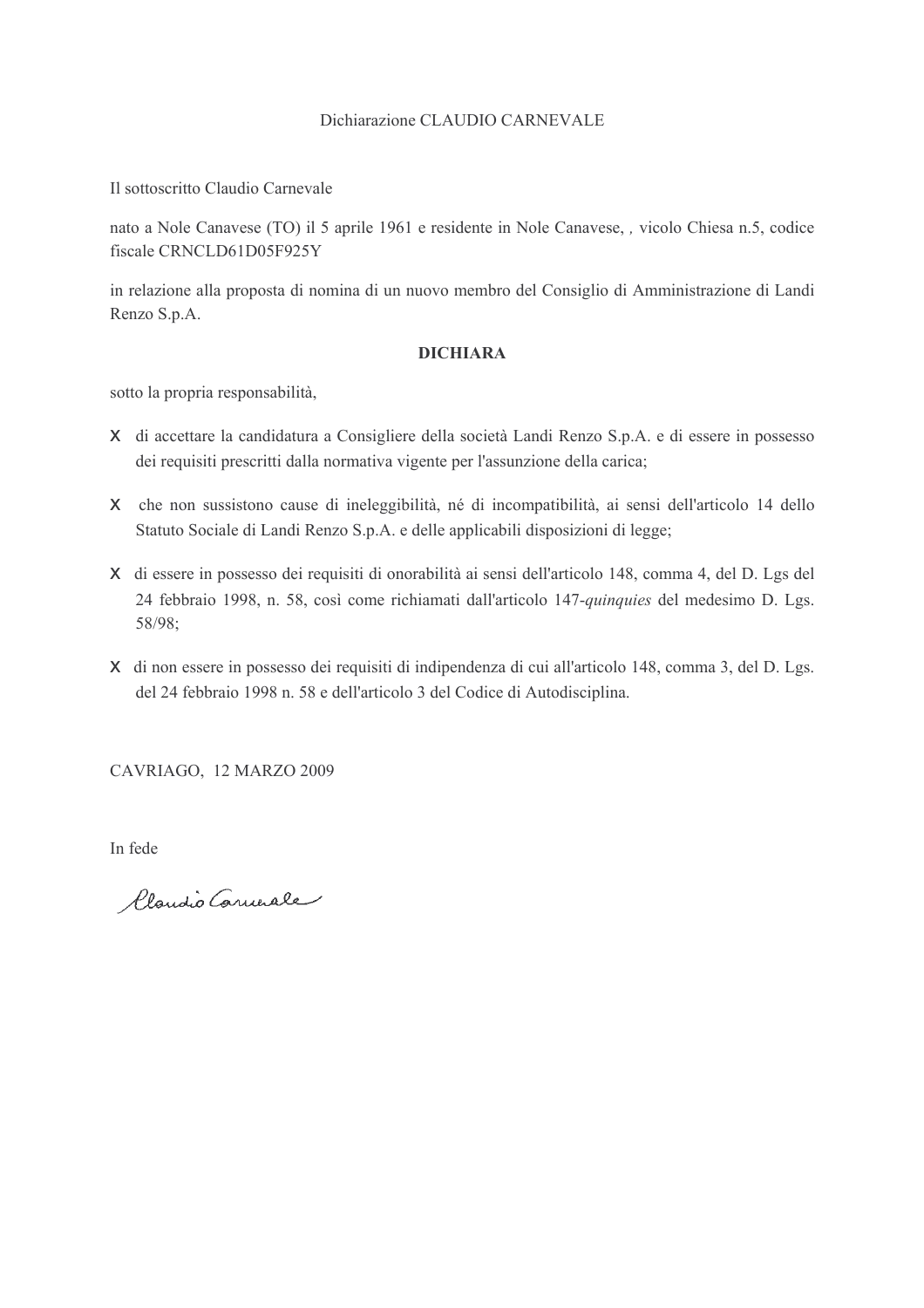# **CURRICULUM VITAE**

#### **Claudio Carnevale**

Nato a Nole Canavese (TO) il 5 aprile 1961.

Laureato in Ingegneria Elettronica al Politecnico di Torino con specializzazione in Controlli Automatici. Iscritto all' ordine degli Ingegneri della Provincia di Torino (7158V dal 1993)

Studi:

Ha frequentato MBA su temi finanziari, tecnologia, processi industriali, marketing nel 1988 presso ISVOR Fiat.

Ha avuto rapporti di lavoro attraverso workshops, seminari e casi applicativi automotive sviluppati congiuntamente con i più referenziati esperti (Hollot, Barmish, Dahleh, Davison, Fan, Kargonekaar, Petersen, Doyle) ed università (Wisconsin University, Caltech, MIT, Stanford ecc) nel controllo moderno.

Ha frequentato dal 1990 al 1994 summer sessions presso l'MIT (Massachusetts Institute of Technology) partecipando a corsi su Controllo Multivariabile e Identificazione Sistemi con filtri di Kalman.

Ha frequentato nel 1991 corso post laurea presso il Politecnico di Milano sull'utilizzo e la teoria Filtro di Kalman Lineare ed esteso.

Nell'ambito del sua attività di responsabile di un gruppo di ricerca presso il Centro Ricerche FIAT (1988-1996) ha sviluppato progetti e prodotti unitamente all gestione di un gruppo di 15 persone nell' ambito automotive su:

- Tecniche di controllo moderno applicate al controllo motore (controllo del minimo, controllo dei transitori motore, controllo lambda, diagnosi OBD2 e EOBD, controllo della detonazione, sistemi di diagnosi per sistemi diesel common rail)
- Tecniche di controllo moderno applicate al controllo del veicolo (controllo di in sistema a 4 ruote sterzanti, controllo delle sospensioni attive, controllo della sterzatura automatica di un veicolo per seguire una definita traiettoria, controllo sospensioni motore, controllo del rumore all'interno dell'abitacolo, ecc...)

Brevetti Internazionali derivanti dalle attività prima citate sono:

- Adaptive electronic injection fuel delivery control system nel 1991
- Electronic injection fuel delivery control system nel 1991
- Model based transient compensation nel 1994
- Electronic gas concentration control system nel 1994
- OBD2 diagnostic of lambda sensors nel 1994
- System to monitor the efficiency on a catalytic converter, in particular for motor vehicles nel 1994

OBD2 diagnostic of the downstream lambda sensor nel 1995

- Articoli e Pubblicazioni derivanti dalle attività prima citate sono: Idle speed control with Hinf technique presentato al Congresso SAE di Detroit nel 1993.
	-
	- A/F control with Sliding Mode technique presentato al Congresso SAE di Detroit nel 1995.

Nell'ambito del sua attività di responsabile di un gruppo di ricerca e sviluppo presso SAGEM SA, Francia (1996-1998) di 100 persone ha sviluppato progetti e prodotti nell' ambito automotive su:

- Sviluppo di sistemi controllo motore torque based e ad iniezione diretta.
- Controllo del titolo cilindro per cilindro in un sistema dotato di sonda ad ossigeno lineare

Brevetti Internazionali derivanti dalle attività prima citate sono:

- Cylinder by Cylinder A/F control nel 1998
- Air Torque control using the the inversion of the intake manifold dynamic (99Model based transient compensation nel 1999

Articoli e Pubblicazioni derivanti dalle attività prima citate sono:

Cylinder by Cylinder A/F control for a GDI System presentato al Congresso SAE di Detroit nel  $\bullet$ 1998.

Presso SAGEM SA, Francia dal 1998 al 2000 ha ricoperto l'incarico di direttore di linea di business Sistemi di Controllo Motore avendo apportato all'area fatturato per oltre 100 M€